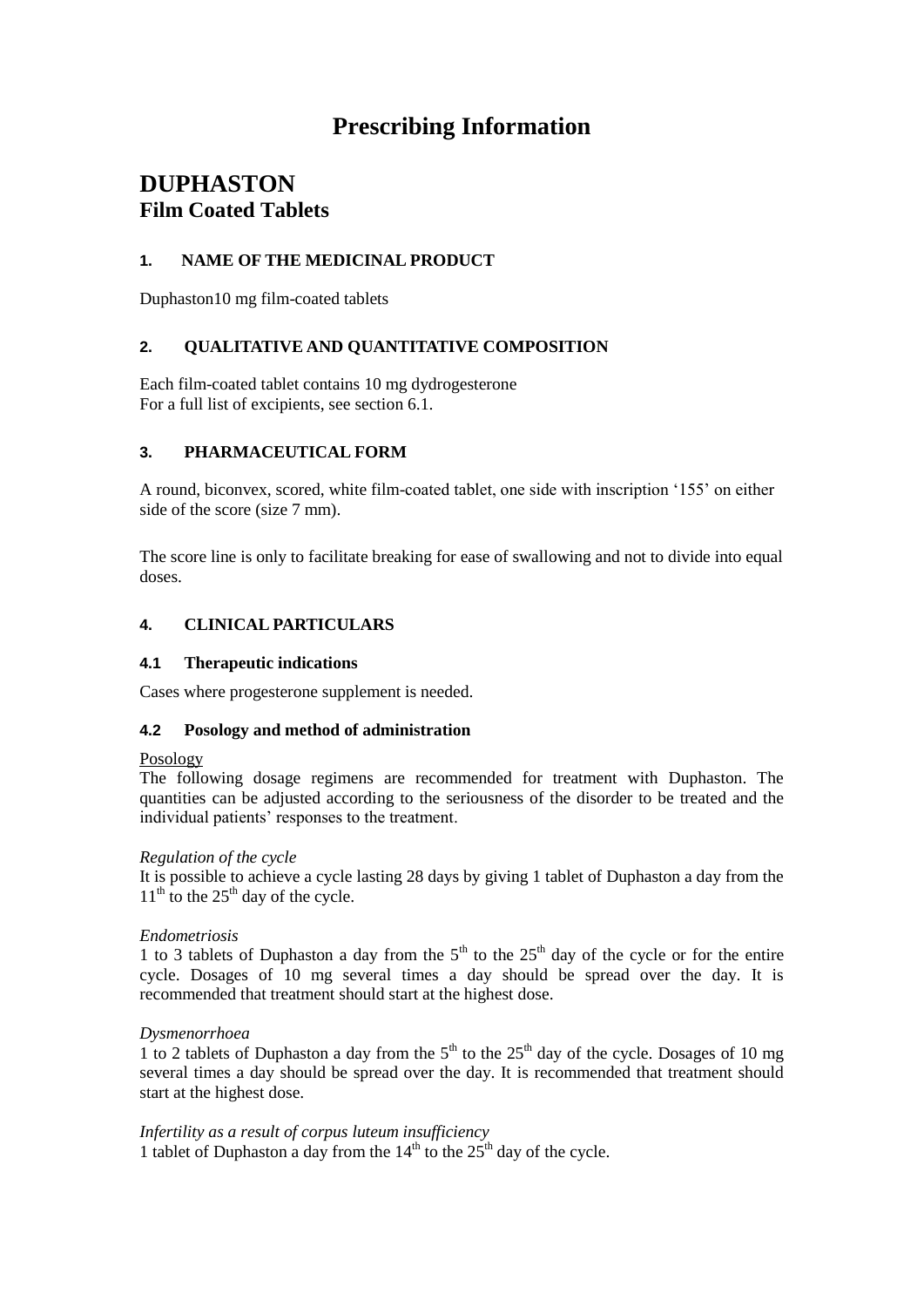Treatment should be continued for at least 6 consecutive cycles. It is advisable to continue this treatment for the first months of any pregnancy at dosages as indicated for habitual abortion.

#### *Threatened abortion*

Starting dose: 4 tablets of Duphaston at once followed by 1 tablet of Duphaston mg every 8 hours. Dosages of 10 mg several times a day should be spread over the day. It is recommended that treatment should start at the highest dose.

If the symptoms persist or recur during the treatment, the dose should be increased by 1 tablet of Duphaston every 8 hours.

The effective dose should be maintained for one week after symptoms have ceased; it can then be gradually reduced. If the symptoms recur, the treatment should be resumed immediately at the effective dose.

#### *Habitual abortion*

1 tablet of Duphaston a day up to the  $20<sup>th</sup>$  week of pregnancy; the dose can then be gradually reduced. Treatment should preferably be started before conception.

If the symptoms of threatened abortion occur during treatment, treatment should be continued as described for that indication.

#### *Dysfunctional uterine bleeding*

Bleeding is stopped by 2 tablets of Duphaston a day for 5 to 7 days. The blood loss is reduced considerably within a few days. A few days after the end of this treatment, a heavy withdrawal bleed occurs and the patient should be warned about this.

Subsequent heavy bleeding can be prevented by prescribing a prohylactic dose of 1 tablet of Duphaston a day from the  $11<sup>th</sup>$  to the  $25<sup>th</sup>$  day of the cycle, if necessary combined with an oestrogen for 2 to 3 cycles. After this the treatment can be discontinued, in order to check that the patient has a normal cycle again.

#### *Secondary amenorrhoea*

1 or 2 tablets of Duphaston per day from the  $11<sup>th</sup>$  to the  $25<sup>th</sup>$  day of the cycle to give optimum secretion transformation of the endometrium, that is adequately prepared with an endogenous or exogenous oestrogen.

#### *Pre-menstrual syndrome:*

10 mg twice daily from day 11 to day 26 of the cycle.

There is no relevant use of dydrogesterone before the menarche. The safety and efficacy of dydrogesterone in adolescents aged from 12 to 18 years has not been established.

#### Method of administration

For oral use.

For administration of higher doses the tablets should be taken in divided doses over the day.

## **4.3 Contraindications**

- Vaginal bleeding, where the cause has not been established.
- Presence of serious liver disorders, or serious liver disorders in the medical history until the liver function values have returned to normal.
- Contraindications for use of oestrogens in combination with progestogens such as dydrogesterone in combined therapy;
- Known hypersensitivity to dydrogesterone or any of the excipients.
- Known or suspected sex hormone dependent malignancies.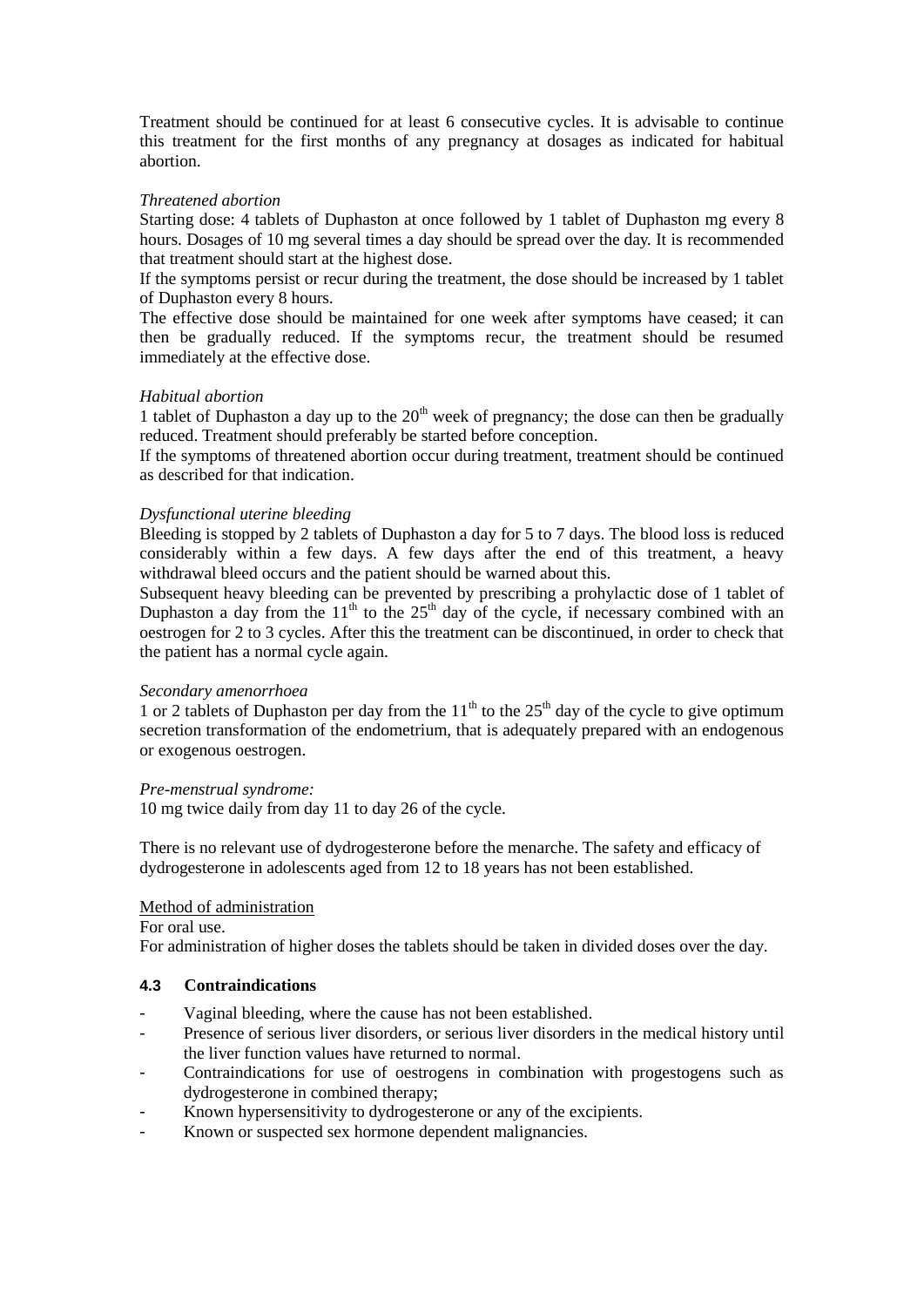## **4.4 Special warnings and precautions for use**

Before starting treatment with dydrogesterone because of disfunctional uterine bleeding an organic cause should be excluded.

Breakthrough bleeding and spotting may occur during the first months of treatment. If breakthrough bleeeding and spotting continue to occur when treatment has already been underway for some time, or continue when treatment is discontinued, the cause of this should be ascertained, if necessary by taking an endometrial biopsy to exclude malignancy of the endometrium.

If one of the following disorders occurs during use for the first time or gets worse, stopping the treatment should be considered.

- exceptionally severe headache, migraine or symptoms that may indicate cerebral ischemia.
- marked increase in blood pressure.
- occurrence of venous thromboembolism.

In cases of habitual or threatened abortion, the viability of the foetus should be ascertained, and it is necessary to monitor during treatment whether the pregnancy is still progressing and whether the embryo is still alive.

#### Conditions for which monitoring is necessary:

It is known that the following rarely occurring conditions may be affected by sex hormones and may arise or get worse during pregnancy or during the use of sex hormones: cholestatic icterus, herpes gestationis, severe pruritus, otosclerosis and porphyria.

Patients with a history of depression must be carefully monitored; if severe depression recurs, treatment with dydrogesterone must be stopped.

## Other conditions

Patients with rare hereditary conditions such as galactose intolerance, Lapp lactase deficiency or glucose-galactose malabsorption should not use this medicinal product.

## **4.5 Interaction with other medicinal products and other forms of interaction**

Data from *in vitro* studies show that dydrogesterone and its main metabolite 20αdihydrodydrogesterone (DHD) may be broken down by the P 450 cytochrome isoenzymes 3A4 and 2C19.

The metabolisation of dydrogesterone may therefore be increased by concomittant use of substances known to induce these isoenzymes, such as anticonvulsants (e.g. phenobarbital, phenytoin, carbamazepine), anti-infectives (e.g. rifampicin, rifabutin, nevirapine, efavirenz) and herbal preparations containing e.g. St. John's Wort (hypericum perforatum), valerian root, sage, or gingko biloba.

Ritonavir and nelfinavir are of course well-known powerful inhibitors of cytochrome enzymes but do in fact have an enzyme-inducing action if they are used concomitantly with steroid hormones.

Clinically an increase in the metabolisation of dydrogesterone may lead to a reduction in effect and changes in the bleeding pattern.

*In vitro* studies show that dydrogesterone and DHD enzymes that metabolise CYP substances do not inhibit or induce.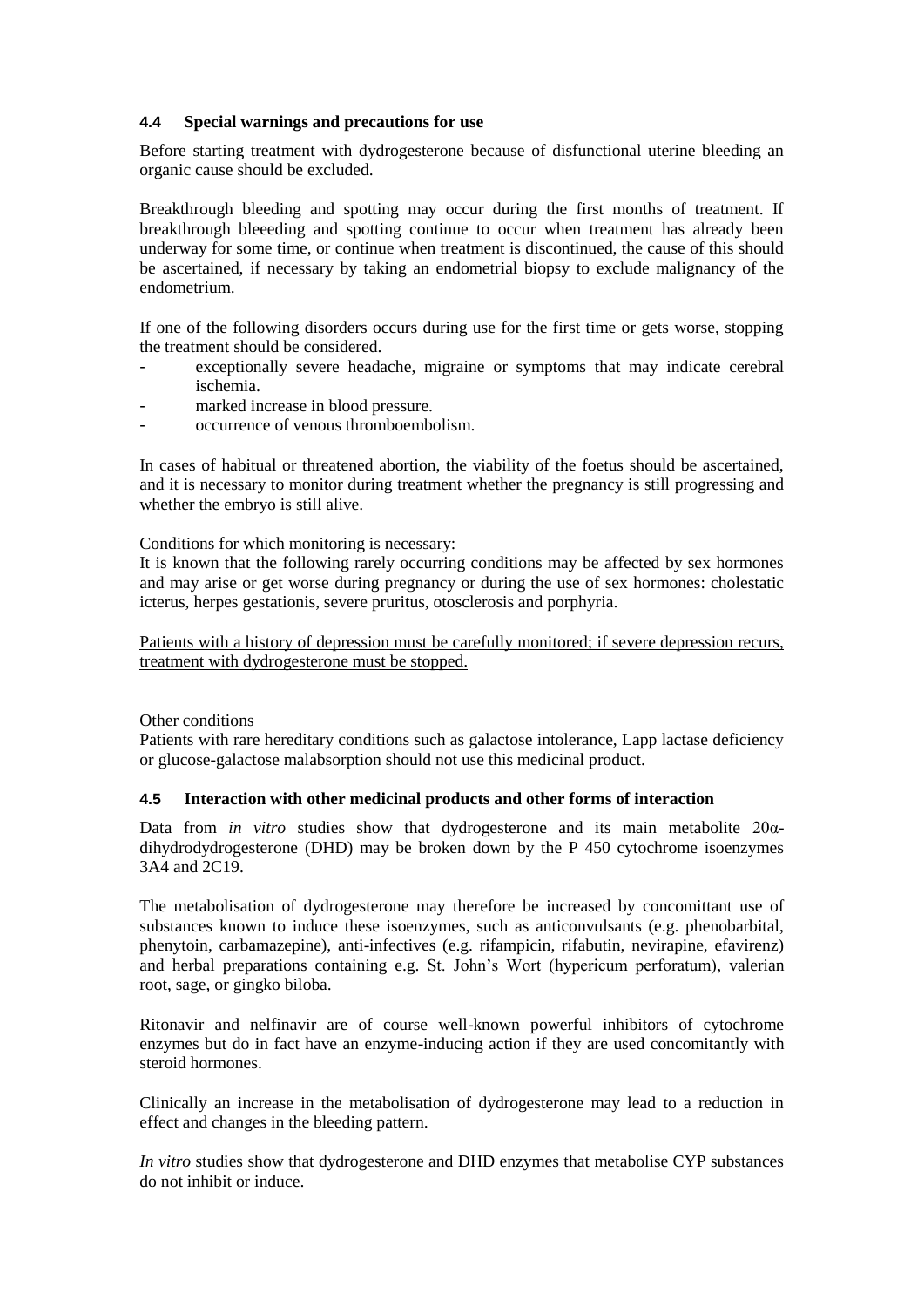## **4.6 Fertility, pregnancy and lactation**

## Pregnancy

It is estimated that over 9 million women have already been exposed to dydrogesterone during pregnancy. To date there were no indications that the use of dydrogesterone during pregnancy has a harmful effect. In the literature a study is described in which it was found that the use of some progestogens can be accompanied by an increase in the risk of hypospadia occurring. However, because this has not been clearly confirmed to date in other studies, no final conclusion can be drawn about the effect of progestogens on the occurrence of hypospadia.

Clinical trials in which a limited number of women were treated with dydrogesterone in the first stage of pregnancy did not show that the risk is increased. To date no other epidemiological data are available.

The effects that were observed during non-clinical study into embryo-foetal and postnatal development corresponded with the pharmacological profile. Unwanted effects only occurred in case of exposure that was considerably higher than the maximum exposure in humans (see section 5.3).

Dydrogesterone may be administered during pregnancy if there is a clear indication for this.

## Lactation

It is not known whether dydrogesterone is excreted in breast milk. No research has been done into the excretion of dydrogesterone in breast milk. Experiences with other progestogens indicate that progestogens and their metabolites are found in small quantities in breast milk. It is not known whether there is a risk for the child. Dydrogesterone should therefore not be used while breastfeeding.

## Fertility

There are no data on the effect of dydrogesterone on fertility.

# **4.7 Effects on ability to drive and use machines**

Dydrogesterone has a slight effect on ability to drive and to use machinery.

In rare cases dydrogesterone may cause somnolence and/or dizziness, in particular during the first couple of hours afer taking it. Caution is therefore advised when driving and operating machinery.

# **4.8 Undesirable effects**

The adverse effects of this product most commonly reported in patients who were treated with drydrogesterone during clinical trials into indications without the use of oestrogen were metrorrhagia, painful/ sensitive breasts and migraine/headache.

The following adverse effects, with the frequencies indicated, were observed during clinical trials with dydrogesterone  $(n=3,483)$  for indications without the use of oestrogen, and were reported spontaneously: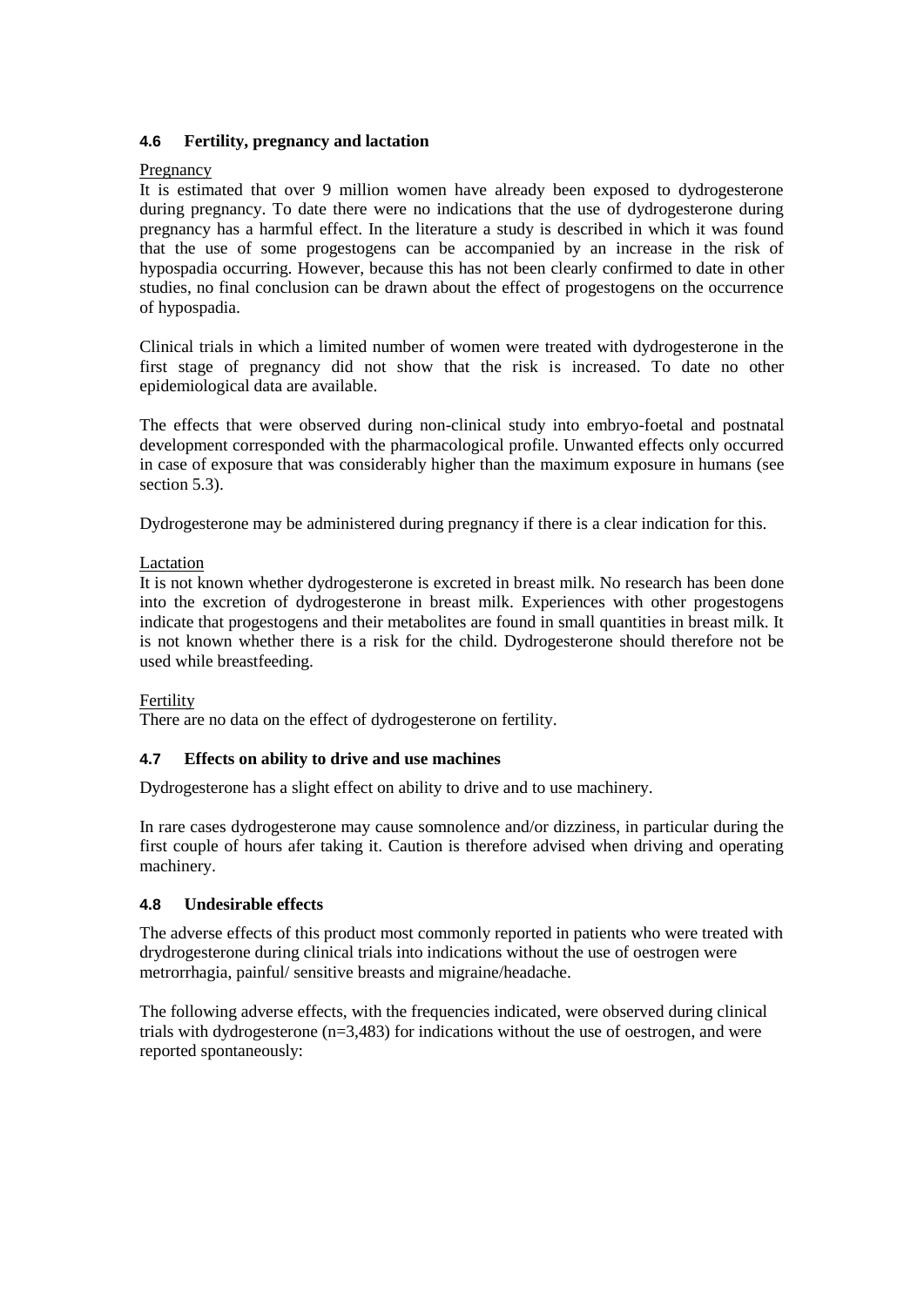| Organ class according to<br><b>MedDRA</b> database                                    | <b>Common</b><br>$\geq$ 1:100, <1:10                                                                                                                                                 | <b>Uncommon</b><br>$\geq$ 1:1,000, <1:100                                                 | Rare<br>$\geq$ 1:10,000, <1:1,000                                     |
|---------------------------------------------------------------------------------------|--------------------------------------------------------------------------------------------------------------------------------------------------------------------------------------|-------------------------------------------------------------------------------------------|-----------------------------------------------------------------------|
| Neoplasms, benign,<br>malignant and non-<br>specified (including cysts<br>and polyps) |                                                                                                                                                                                      |                                                                                           | Growth of progestogen-<br>dependent neoplasms<br>$(e.g.$ meningioma)* |
| Blood and lymphatic<br>system disorders                                               |                                                                                                                                                                                      |                                                                                           | Haemolytic anaemia*                                                   |
| Psychiatric disorders                                                                 |                                                                                                                                                                                      | Depression                                                                                |                                                                       |
| Immune system disorders                                                               |                                                                                                                                                                                      |                                                                                           | Hypersensitivity                                                      |
| Nervous system disorders                                                              | Migraine/<br>headache                                                                                                                                                                | <b>Dizziness</b>                                                                          | Somnolence                                                            |
| Gastrointestinal disorders                                                            | Nausea                                                                                                                                                                               | Vomiting                                                                                  |                                                                       |
| Hepatobiliary disorders                                                               |                                                                                                                                                                                      | Disturbed liver<br>function (with icterus,<br>asthenia or malaise,<br>and abdominal pain) |                                                                       |
| Skin and subcutaneous<br>tissue disorders                                             |                                                                                                                                                                                      | Allergic dermatitis<br>(e.g. rash, pruritus,<br>urticaria)                                | Angiooedema*                                                          |
| Reproductive system and<br>breast disorders                                           | Disturbed<br>menstruation<br>(including<br>metrorrhagia,<br>menorrhagia, oligo-<br>/amenorrhoea,<br>dysmenorrhoea and<br>irregular<br>menstruation)<br>Painful/ sensitive<br>breasts |                                                                                           | Swelling of the breasts                                               |
| General disorders and<br>administration site                                          |                                                                                                                                                                                      |                                                                                           | Oedema                                                                |
| conditions                                                                            |                                                                                                                                                                                      |                                                                                           |                                                                       |
| Investigations                                                                        |                                                                                                                                                                                      | Weight gain                                                                               |                                                                       |

\* Adverse effects reported spontaneously but not observed during clincal trials are classified as "rare" in view of the fact that the upper limit of the 95% confidence interval of the estimated frequency is not higher than  $3/x$ , where  $x=3,483$  (the total number of patients in the clinical trials).

*Adverse effects that may occur during treatment with oestrogen-progestogen (see also the section "Warnings and precautions for use" and the product information for the oestrogen preparation):*

- Breast cancer, endometrial hyperplasia, endometrial carcinoma, ovarian cancer
- Venous thromboembolism
- Myocardial infarction, coronary heart disease, ischemic CVA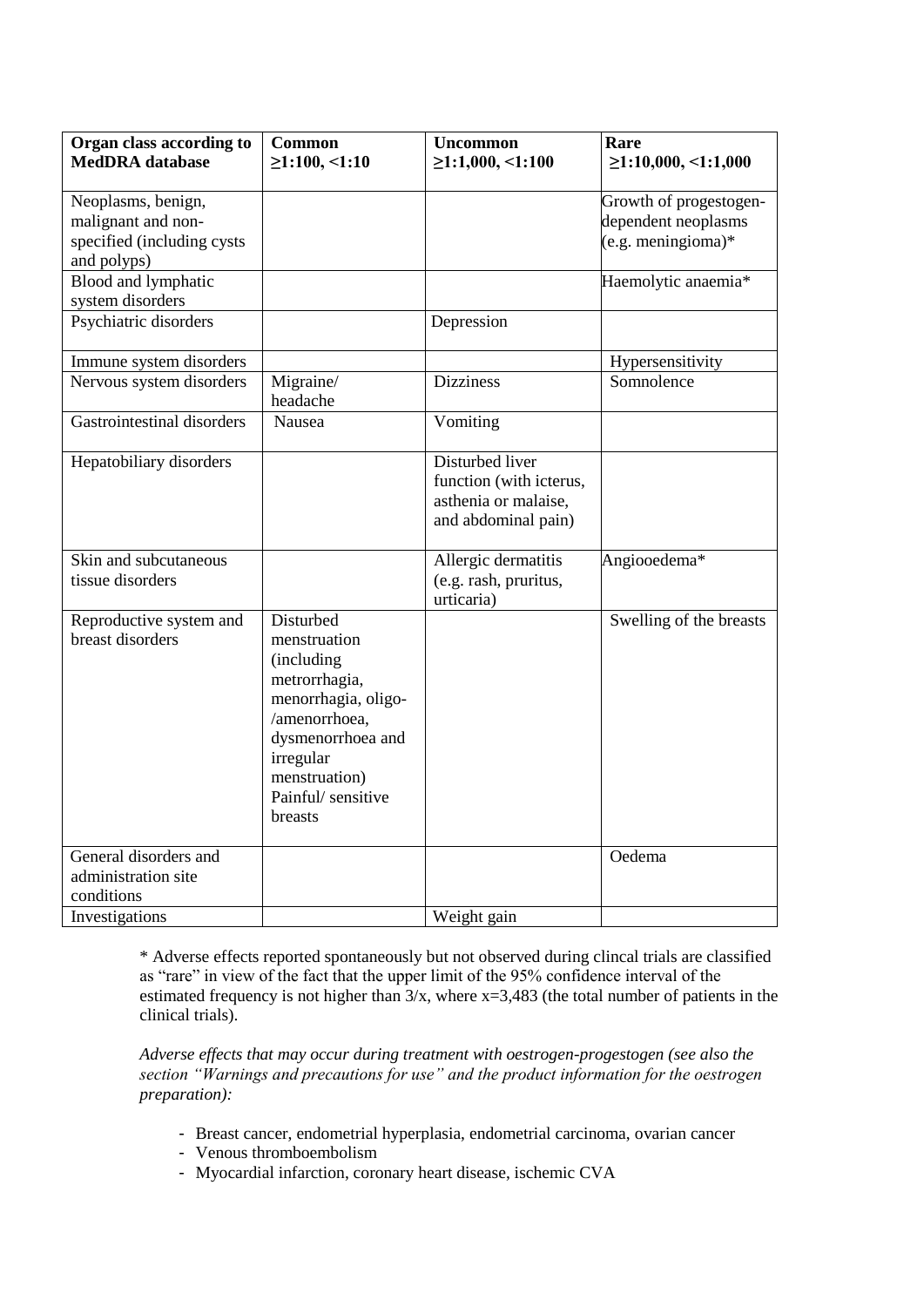## **4.9 Overdose**

# Symptoms

Dydrogesterone is a substance with very low toxicity. Nausea, vomiting, lethargy and dizziness are symptoms which may theoretically occur in the event of an overdose. There are no known cases in which an overdose of dydrogesterone led to harmful effects.

## Treatment

Specific treatment is clearly not necessary. In case of overdose symptomatic treatment may be considered.

## **5. PHARMACOLOGICAL PROPERTIES**

## **5.1 Pharmacodynamic properties**

Pharmacotherapeutic category: urogenital system and sex hormones, ATC code: G03DB01

Dydrogesterone is a synthetic progesterone with an oral biological availability that causes a secretory phase of the endometrium in a uterus prepared by oestrogen. It gives protection against the increased risk of endometrial hyperplasia and/or endometrial carcinoma that is induced by oestrogens. Dydrogeserone has no oestrogenic, androgenic, anabolic and corticoid properties.

Dydrogesterone does not suppress ovulation. As a result, conception remains possible if dydrogesterone is used by women of child-bearing age.

In postmenopausal women with a uterus, oestrogen replacement leads to an increase in the risk of endometrial hyperplasia and endometrial carcinoma. The addition of a progestogen prevents this additonal risk.

## **5.2 Pharmacokinetic properties**

Absorption:

After oral administration dydrogesterone is rapidly absorbed with a  $T_{\text{max}}$  of between 0.5 and 2.5 hours. The absolute biological availability of dydrogesterone (20 mg oral dose versus 7.8 mg intravenous infusion) is 28%.

The following tables gives the pharmacokinetic parameters of dydrogesterone (D) and  $20\alpha$ dihydrodydrogesterone (DHD) after administration of a single dose of 10 mg dydrogesterone:

|                          |         | . чн. |
|--------------------------|---------|-------|
| $C_{\text{max}}$ (ng/mL) | 2. l    |       |
| $AUC_{inf}$ (ng·h/mL)    | __<br>. |       |

#### Distribution:

After intravenous administration of dydrogesterone the steady-state distribution volume is around 1400 l. More than 90% of dydrogesterone and DHD are bound to plasma-proteins.

## Metabolism:

After oral administration dydrogesterone is quickly metabolised to DHD. The plasma levels of the main active metabolite DHD show a peak around 1.5 hours after administering the dose. The plasma levels of DHD are substantially higher than the related medicinal product. The AUC and  $C_{\text{max}}$  ratios of DHD and dydrogesterone are of the order of magnitude of respectively 40 and 25. The mean terminal half-life of dydrogesterone and DHD varies from respectively 5 to 7 and 14 to 17 hours. A common characteristic of all characterised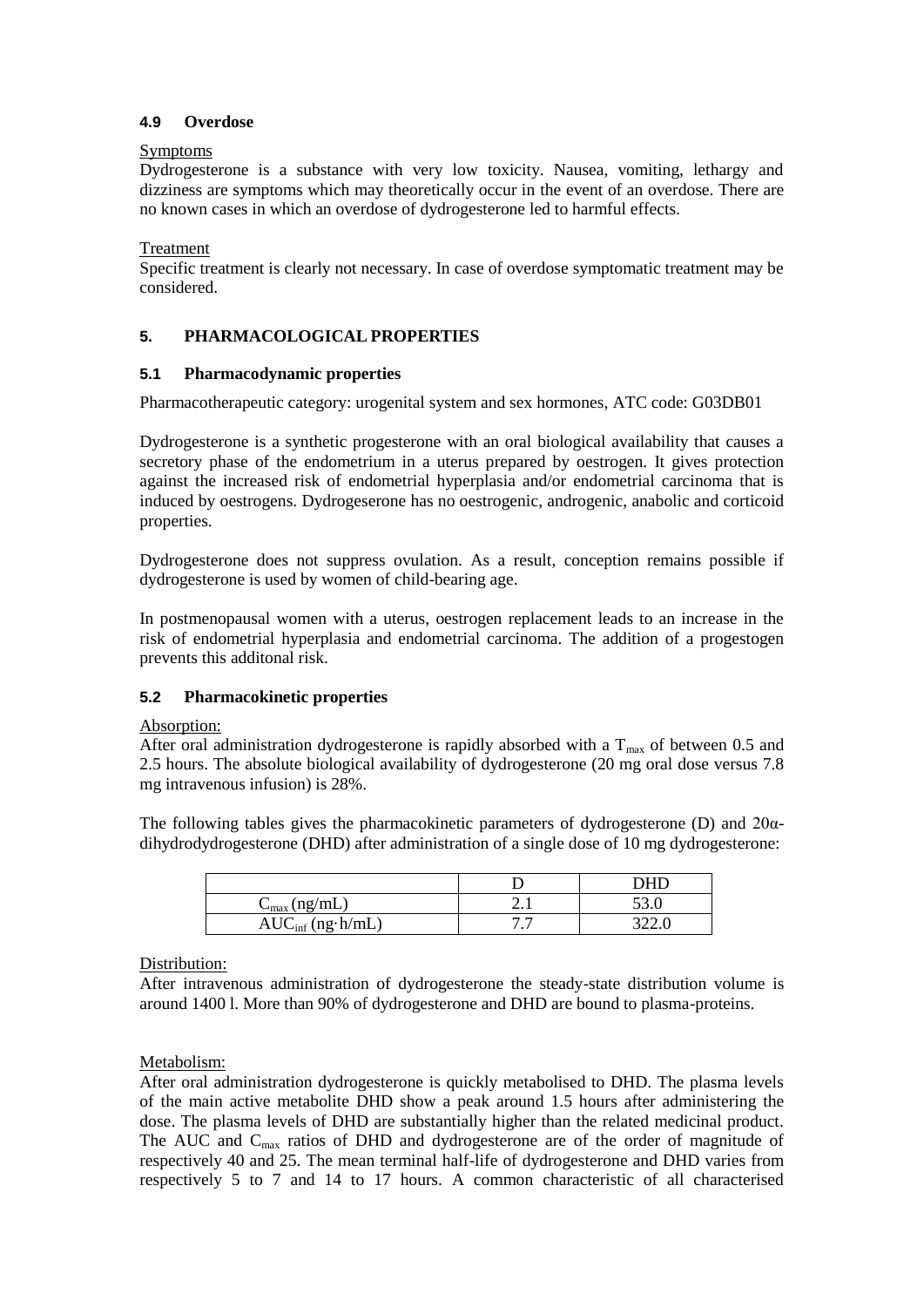metabolites is the retention of the 4,6-diene-2-one configuration of the original product and the absence of  $17\alpha$  hydroxylation. This explains the absence of oestrogenic and androgenic effects of dydrogesterone.

## Elimination

After oral administration of labelled dydrogesterone on average 63% of the dose is excreted in the urine. The total plasma clearance is 6.4 l/minute. Within 72 hours the excretion is complete, DHD is present in the urine mainly as the conjugated glucuronic acid.

## Dependence of dose and time

The pharmacokinetics of single and multiple doses are linear in the oral dosage range from 2.5 to 10 mg. Comparison of the kinetics of single and multiple doses shows that the pharmacokinetics of dydrogesterone and DHD do not change as a result of repeated dosing. Steady state is reached after 3 days of treatment.

## **5.3 Preclinical safety data**

Non-clinical data obtained during conventional investigation into the toxixcity of single and repeated doses, genotoxicity and the carcinogenic potential do not show any special risks for humans.

Research into the toxic effects on the reproduction of rats shows for high doses (>80 times the human exposure) an increased incidence of erect nipples (during days 11-19 of the lactation period) and of hypospadia in male rats. The clinical relevance of these observations is not known.

The limited data on safety in animals indicate that dydrogesterone has an extending effect on delivery, which corresponds with the progestogenic action.

# **6. PHARMACEUTICAL PARTICULARS**

## **6.1 List of excipients**

Lactose monohydrate, methylhydroxypropylcellulose, maize starch, colloidal anhydrous silica, magnesium stearate, Opadry Y-1-7000

## **6.2 Cases of incompatibility**

None

## **6.3 Shelf life**

5 years

# **6.4 Special precautions for storage**

Store in a dry place, below 30˚C.

## **6.5 Nature and contents of container**

20 Tablets blister strips of aluminium foil (0.02mm) and PVC film (0.2mm).

## **6.6 Special precautions for disposal**

All unused medicinal product or waste material must be disposed of in accordance with local regulations.